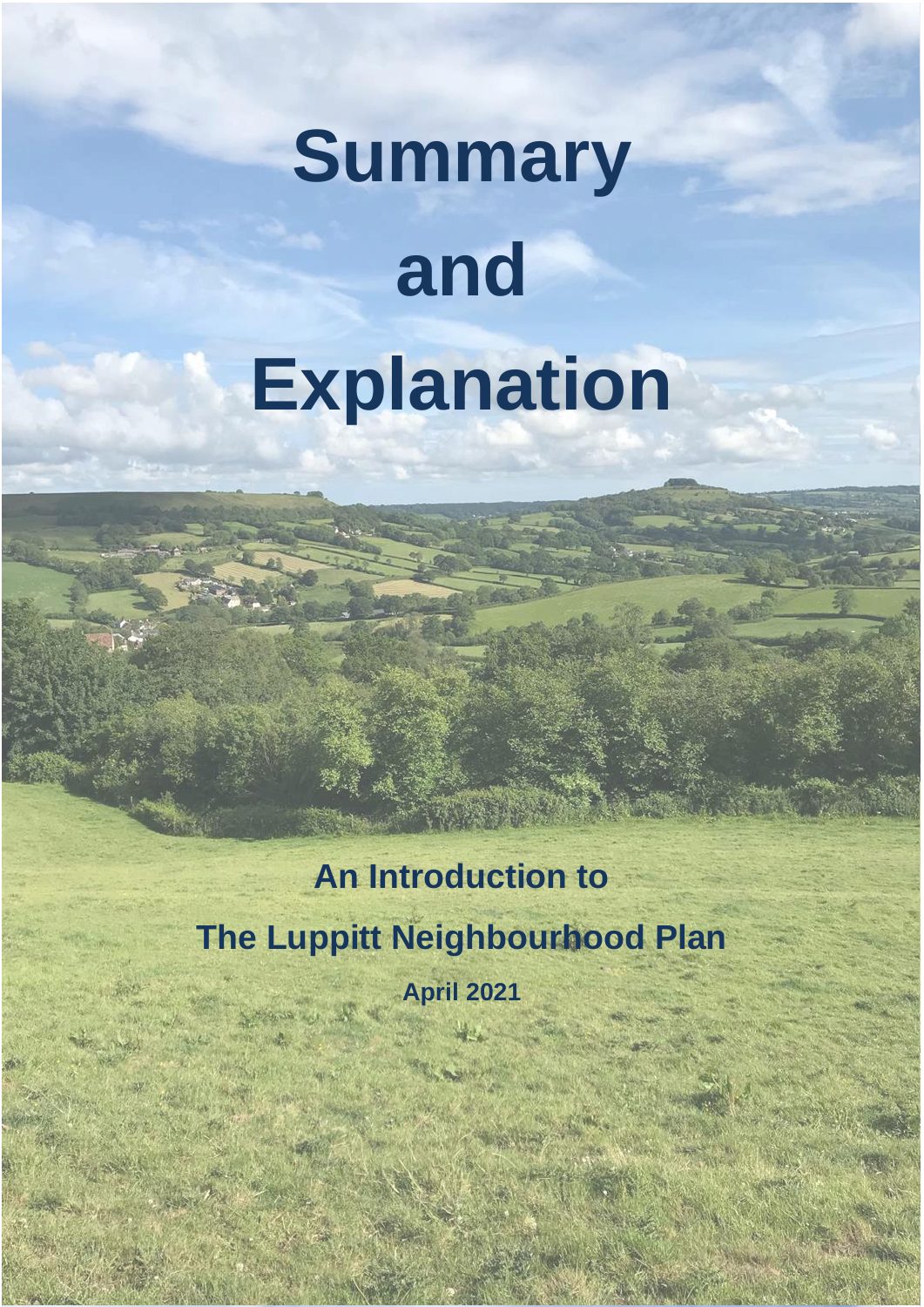

Dear Luppitt Resident,

After several years of hard work by many in the community I'm pleased to tell you that the final draft of the Luppitt Neighbourhood Plan ('the Plan') was signed off by the Parish Council in February. That is not the end of the process, but we are getting close!

The Plan runs to over 90 pages and includes 37 new planning policies for Luppitt parish and several Community Actions, which are innovative ideas designed to improve parish life. Great care has been taken to ensure that the document fully represents the views and concerns of the majority in the parish.

To make the key points more accessible, we have prepared this 'Summary and Explanation' which we hope you will find both informative and enjoyable to read as it goes to the root of the many challenges facing the parish. We hope the Q&A style will help you quickly identify the key points.

The full text of the Luppitt Neighbourhood Plan can be downloaded from **www.luppittneighbourhoodplan.org.uk** and a few printed copies are available from the parish clerk. Other documents, including an independent analysis of the 2018 Parish Questionnaire and the Luppitt Landscape Character Assessment are also available to be viewed or downloaded. To assist the community further, a special on-line version of the Plan has been developed, which breaks the text down into five easily understood sections with voice introductions from local residents.

The Luppitt Neighbourhood Plan is a community-owned document for all in the parish. It is your Plan. Do please get in touch if you have any questions or concerns - you will find contact details at the end of the Summary. However, if you have any comments or suggestions upon the body text, planning policies or Community Actions, these should be made to the Parish Council in writing and arrive with the parish clerk **before Friday 28th May 2021.**

Thank you to all those who have taken part. We are now in the final phase of the process that will lead (Covid-19 permitting) to a parish referendum later this year. As we progress on this final leg, further updates will be published in the Luppitt Packet and on the www.luppittneighbourhoodplan.org.uk web site.

*Roger Hicks*

Chairman, Luppitt Neighbourhood Plan Steering Group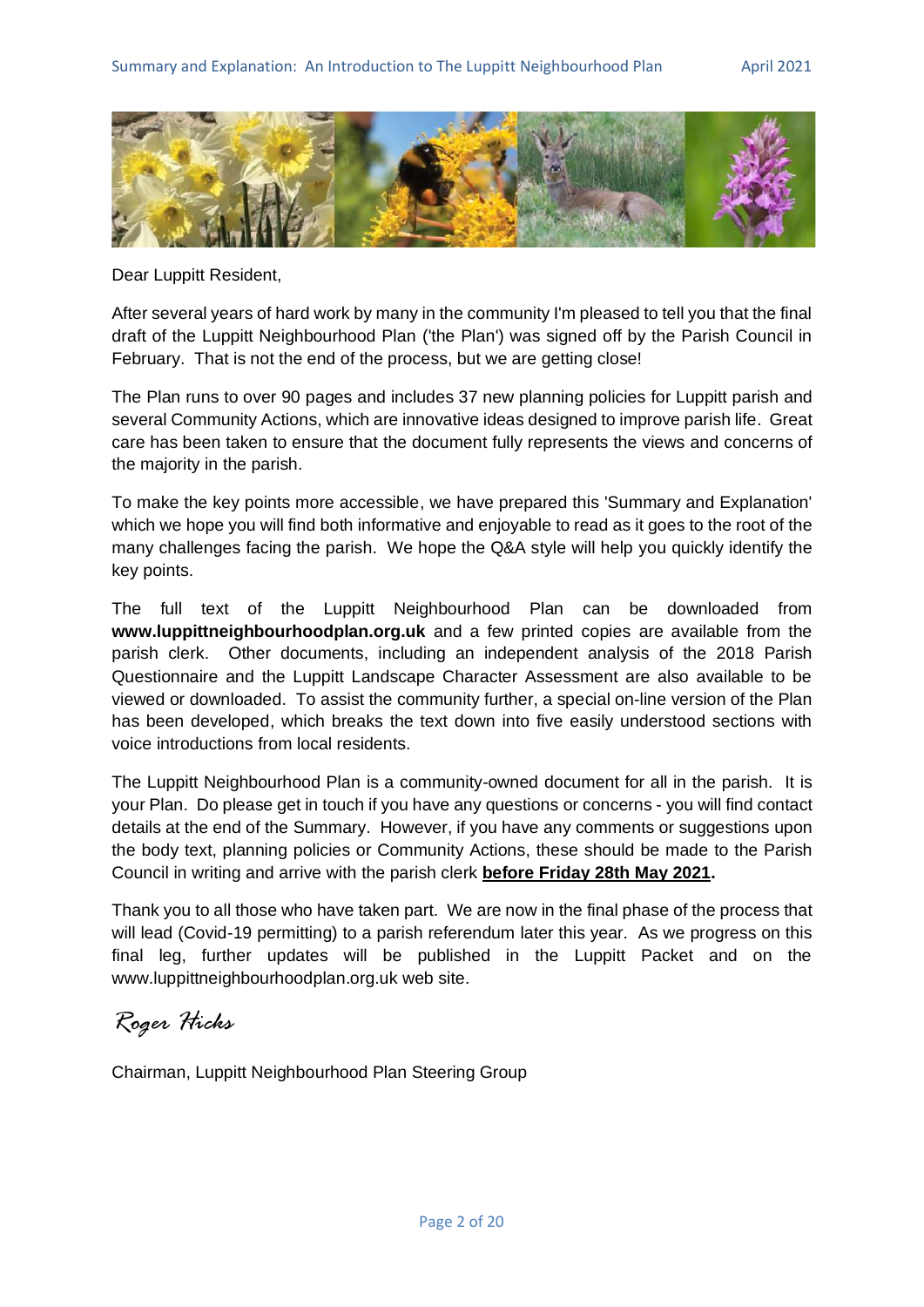## **What is a neighbourhood plan?**

Neighbourhood Plans were introduced by the government in 2011 to do two things.



Firstly, they provide communities with a greater degree of control over new development in their area. The Luppitt Neighbourhood Plan will become the key reference point for the Parish Council when considering planning applications in the future, and its policies will work alongside those of the East Devon District Council (EDDC) Local Plan and the guidance produced by officers of the Area of Outstanding Beauty (AONB). Once made, the Luppitt Neighbourhood Plan will become a legally enforceable document.

Secondly, parish councils are encouraged to formalise ideas and proposals that will help the community to thrive and prosper. To that end, the Parish Council intends to look into the possibility of organising a group of parishioners to assist it in delivering the Community Actions which have been developed from the various suggestions made through the 2018 Questionnaire.

## **Why does Luppitt need one?**

Pressure for change is mounting. The Luppitt community that once relied upon its mixed farms for food and employment is now wholly dependent upon transport for its basic needs healthcare, leisure, schooling, food and employment. Parish facilities have diminished, the population is ageing, there is little or no housing suitable for the young or elderly and there are very few local employment opportunities.

The character of the community is also changing and many properties have become holiday cottages or weekend homes. You could argue that Luppitt, like so many west country parishes, is no longer a balanced and sustainable community. Overlaying all this, the planning recommendations of the Parish Council (our elected representatives) have often been ignored or overlooked, leading to decisions that may not be in the best interests of the parish at large.

Beyond the parish boundaries, pressures are building. 'Brexit' signals a new world for farmers and the prospect of reduced subsidy. What is the future for our farmland and the unique Luppitt landscape and how will it absorb farming diversification? To meet population growth and social change, the government is targeting the construction of thousands of new homes. This is filtering down to Devon, where the population is forecast to grow significantly over the next ten years. Added to this, Highways England is working towards an A303/A30 expressway to improve fast access to the west. The extent to which Luppitt will be affected by all this is as yet unclear, but there can be no doubt that the pressure for change is increasing.

Comments made in response to the 2018 Questionnaire were loud and clear. No-one wanted to stifle progress, but protection of the unique Luppitt landscape from inappropriate development and change was the highest priority and is a thread that runs throughout the Plan and the new planning policies. Other policies encourage employment in the parish; the protection of our few remaining facilities; possibly some affordable housing if genuine need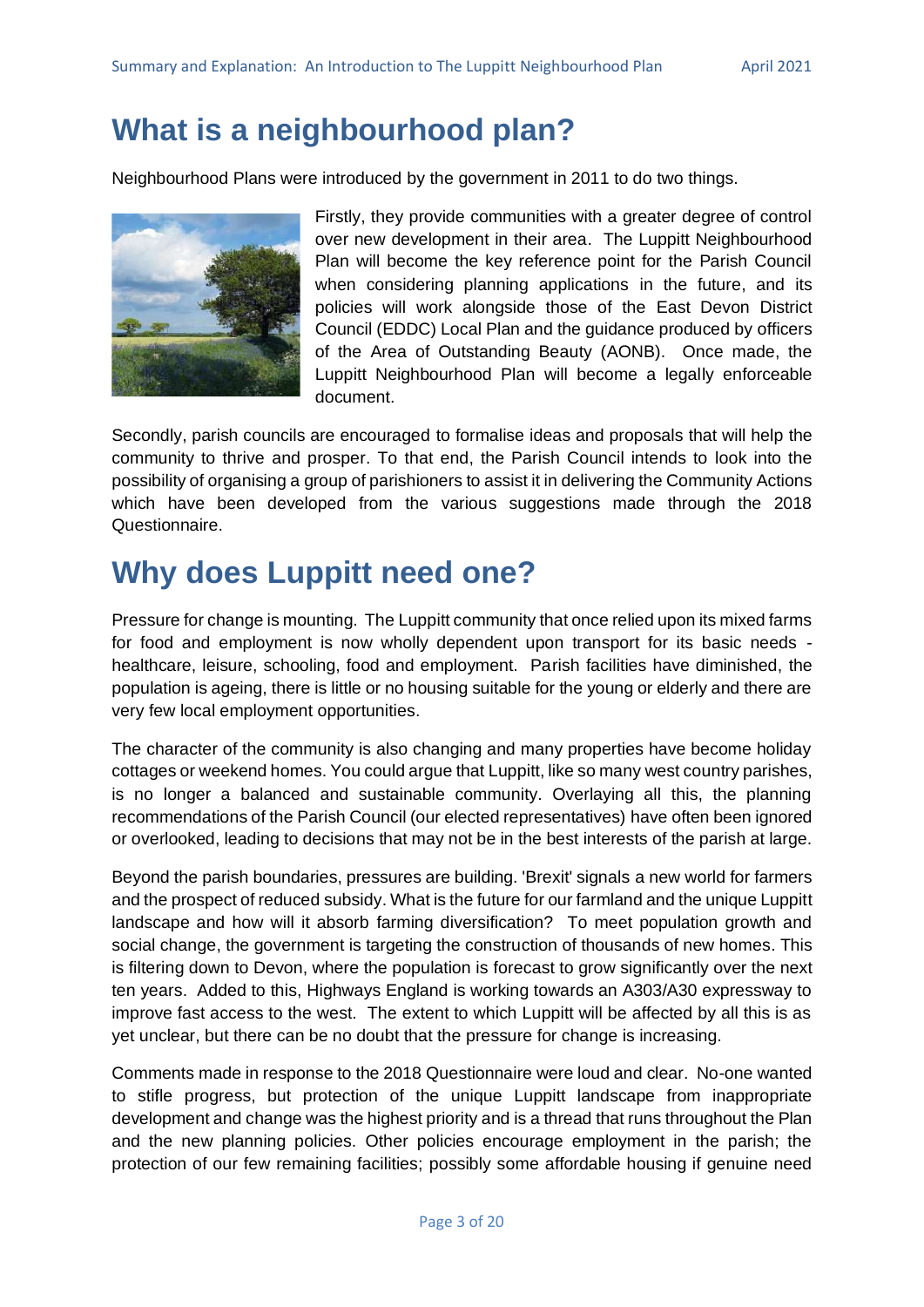can be established and perhaps some small-scale housing for the young and elderly. There is much in the document that promotes these ideas and underlines why a Neighbourhood Plan will be good for Luppitt.

## **How did we get to this point?**

In May 2014, the Parish Council published its intention to create a Neighbourhood Plan. A period of consultation followed which included setting up a steering group of parishioners and parish councillors and distributing the first parish questionnaire in 2014. Following a lengthy period of meetings and discussions, the first draft of the Luppitt Neighbourhood Plan was finally presented to the Parish Council in March 2018.



Five sub-groups were then created to consider the text in detail but, as almost four years had passed since the original questionnaire, it was decided to distribute a more up-to-date questionnaire to each parish household. The '2018 Luppitt Parish Questionnaire' produced an excellent response which was then independently analysed by Transform Research Consultancy Ltd of Exeter. Those results, together with further recommendations from the steering group and sub-groups, were incorporated into a revised draft which in turn was informally considered by officers of EDDC and the AONB. Following further amendments, the Parish Council finally signed off the draft in February 2021.

## **Is the entire parish covered by the Plan?**

All buildings and land within the parish boundary are included, which includes Luppitt village, Beacon, Wick and Shaugh. The entire parish also lies within the Blackdown Hills Area of Outstanding Natural Beauty (AONB).

## **Whose opinions have been taken into account?**

The entire Plan, including the strategic aims and objectives, the new planning policies and Community Actions are all based upon the independently analysed responses to the 2018 Parish Questionnaire and the consultations that followed.

The principal messages were clear - protection of the natural environment and the Luppitt landscape came top of the list of priorities with over 90% of respondents flagging this as of major concern. A large proportion of respondents also felt there was a need for more housing in the parish and suggested that affordable housing, dwellings subject to an agricultural occupancy condition (AOC) and smaller open market houses were most likely to benefit the community. The parish was fairly evenly split over the question of additional facilities and future focus is likely to be the encouragement of greater use of what we already have. Many positive ideas and suggestions covering a wide range of subjects were put forward to benefit the community and the best of these were adopted as Community Actions.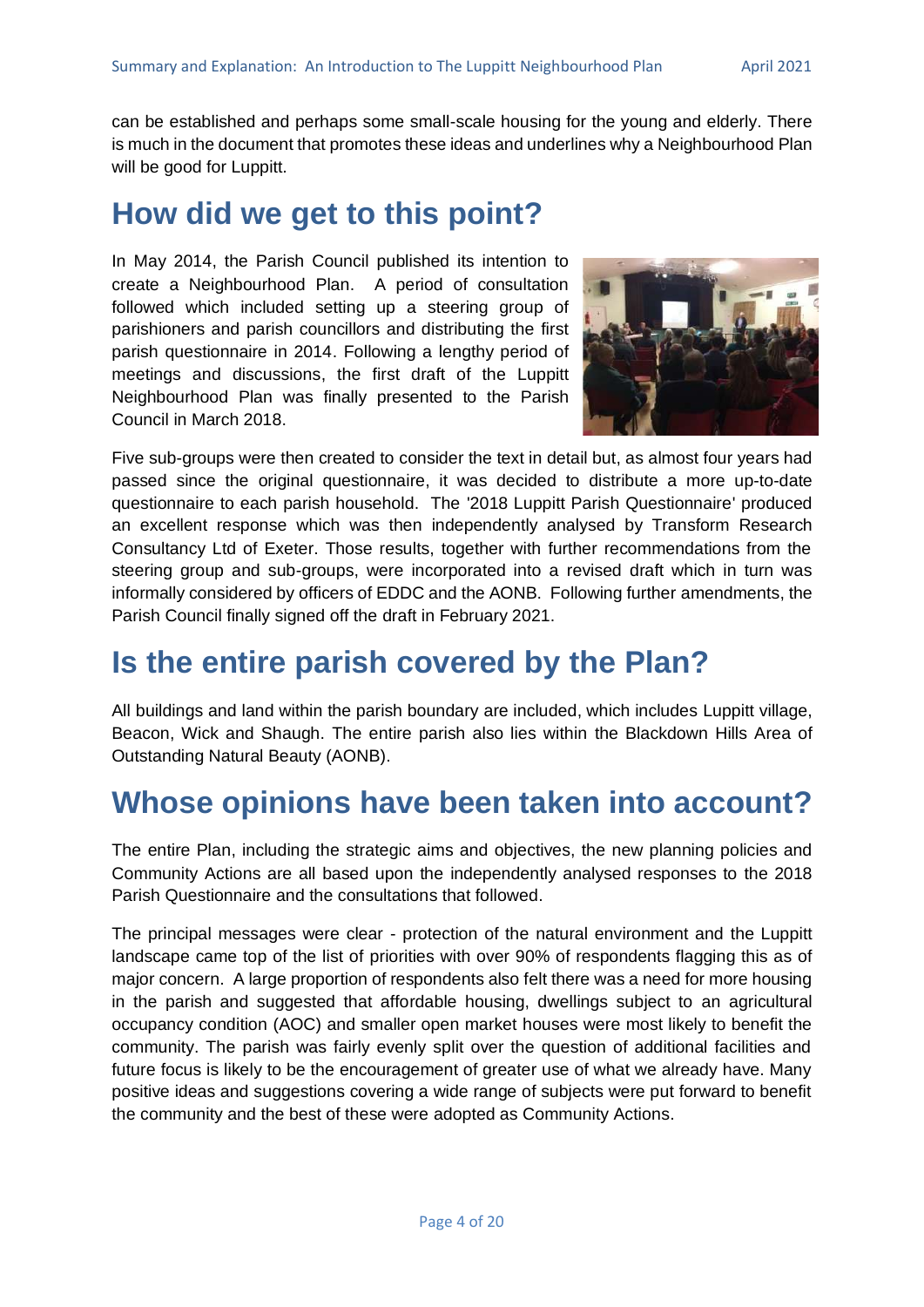Throughout the consultation process, opinions were taken into account from steering-group and sub-group meetings in addition to informal input from the officers of EDDC and the AONB. The final document reflects the opinions and concerns of the majority in the parish.

## **Why do we need our own planning policies?**

At present, any new building (houses, extensions or farm buildings) or any change of land use in the parish, is determined by the policies in EDDC's Local Plan. Those policies are designed to protect East Devon from inappropriate development but naturally cover a wide area and respond to a variety of pressures that may or may not apply to Luppitt. A neighbourhood plan provides a parish community with the opportunity to determine its own planning policies, in our case policies that are specific to Luppitt parish.



The overwhelming message from the 2018 Questionnaire was protection of the Luppitt landscape, environment and habitats. In planning terms, Luppitt parish is defined as a 'countryside area' and is not considered to be 'sustainable' or selfsupporting. As a result, there is a general presumption against development in the parish. However, over the years bungalows have been replaced with large houses, small houses enlarged so as to be unrecognisable, extensions added and alterations

made that are out of character and cottages have been converted to holiday homes.

Our own planning policies will go some way to protect the special character of Luppitt parish, its landscape and habitats for future generations to enjoy. The full list of new planning policies is included at the end of this Summary.

## **What are Community Actions?**

Community Actions are positive actions and projects designed to improve the quality of parish life. The Plan contains 17 Community Actions that have emerged through the consultation process. The Parish Council intends to look into the feasibility of organising a new community group to help with progressing these actions. The full list of Community Actions is included at the end of this Summary

## **What is in the Plan?**

The Plan covers five major topics which are discussed and analysed in detail to identify the challenges facing the community and the physical landscape around us. Each topic includes its own strategic aims and objectives which in turn lead to the new planning policies and Community Actions. An extensive Appendix includes maps, statistics, definitions and other useful information.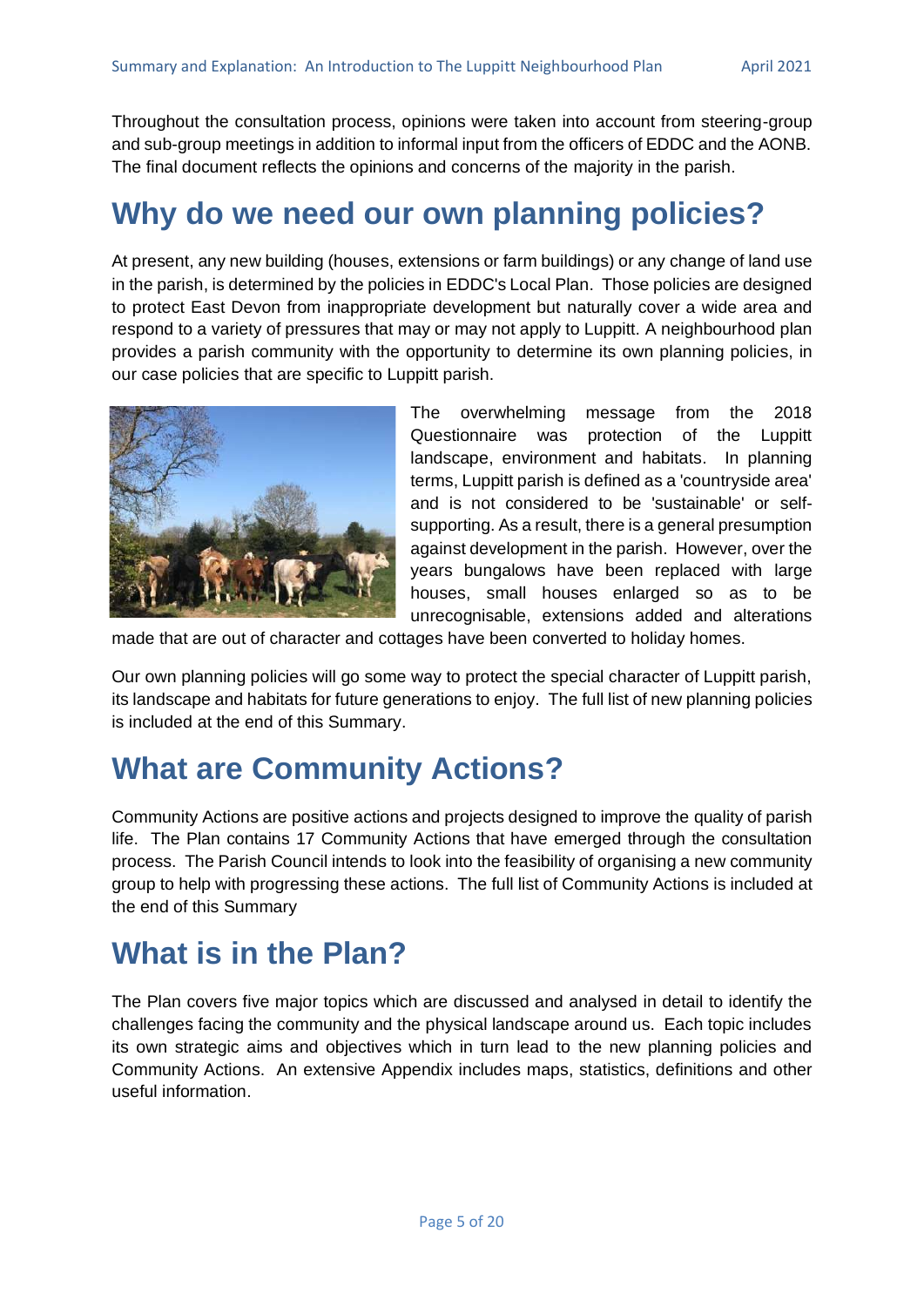The following topics are covered in the Luppitt Neighbourhood Plan:

#### **1. A Balanced Community**

This first section examines the issues and challenges facing our community. It is a wideranging analysis of the key concerns including the reasons for the shortage of housing for the young and elderly and what we can do about it, including the possibility of affordable housing; a discussion about our limited local facilities and whether the majority would like to see these enhanced or expanded; broadband, and the varying service provided throughout the parish; and consideration of tourism, farming and local employment issues. Strategic aims are summarised as follows:

- to enhance the vitality of the parish whilst protecting the natural environment and landscape;
- to maintain and enhance a strong sense of 'community' within the parish;
- to improve broadband services across the parish;
- to support commerce within the parish whilst protecting the natural environment and landscape.

This section gives rise to planning policy **BC1** and Community Action **CA1**.

#### **2. The Natural Environment**

Protection of the landscape and the natural environment is probably the single most important objective when considering proposals for development and land use change in the parish. Conservation and enhancement of the parish's ecology and biodiversity are vitally important, as is the protection of its rural tranquillity and the special quality of its rolling distant views and unpolluted skies. The strategic aims in this section seek to provide that protection for generations to come:



- to protect and enhance the natural environment, its ecology and biodiversity;
- to protect the tranquillity of the parish and its rural nature;
- to protect the far-reaching rural views and maintain dark skies;
- to maintain public access to the open access areas of the countryside.

This section contains two new planning policies **NE1** and **NE2** in addition to seven Community Actions **CA2** to **CA8**

#### **3. The Built and Historic Environment**

The built form contributes significantly to the character of Luppitt, its sense of place, and the parish's identity. The village and hamlets possess a history which has shaped the look and feel of the parish as it is today.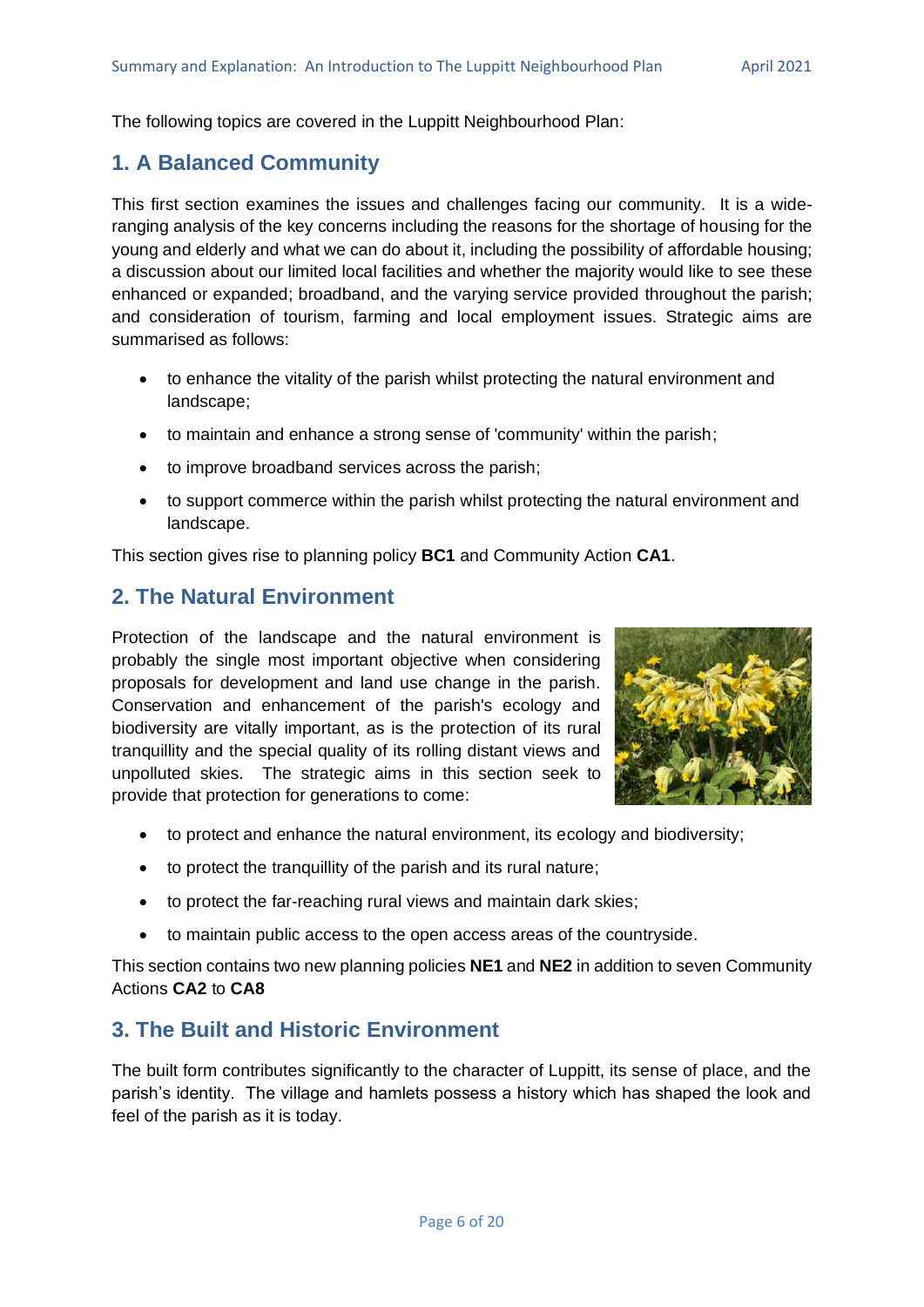Three parish properties were mentioned in the Domesday Book and there are around fifty Listed buildings, monuments and artefacts in addition to many features of archaeological and historic importance.



An understanding of how the parish hamlets and farms developed over the years provides important background for any further evolution of the parish's built environment and an appreciation that some of the older non-Listed buildings (referred in the Plan as 'non-designated' buildings), in addition to Listed buildings, are worth retaining and protecting as valuable heritage assets that contribute to the character of the parish. The preservation of St Mary's Church is particularly important, given its age and setting in the centre of Luppitt village and the ancient

artefacts that it contains. These issues are reflected in the following strategic aims:

- to protect the parish's 'heritage assets';
- to support the preservation and maintenance of the ancient parish church of St Mary.

This section contains new planning policy **BHE1** and four Community Actions **CA9** to **CA12**

#### **4. New Development and Change of Land Use**

For good reason this is the longest section in the Plan. The parish community through its response to the 2018 Questionnaire was united in its desire to protect the landscape and the unique rural character of Luppitt parish. This was its top priority. It was supportive of the EDDC Local Plan presumption against development but acknowledged that some small scale development may be required to address particular challenges facing the community. Amongst these is the lack of truly affordable housing for the younger generation and limited accommodation suitable for dependent relatives and the elderly, the lack of tied housing for those involved in agriculture and very few local employment opportunities.

In supporting the principle of some small scale development to address these issues, the community expressed a very strong preference that any such development should be for small dwellings only and only carried out on previously used 'brownfield land'. To emphasise the point, and to ensure that the unspoilt rural character of the parish is maintained and agricultural land protected, there was no support to develop on farmland, woodland or amenity land or in the flood plain, except for agricultural purposes. Here is a summary of the key points considered in this section:

- Only 'brownfield' (previously used) land should be used for development.
- Development in the flood plains of the River Otter and River Love should be avoided, except for agricultural uses.
- To preserve the character of the parish, 8 new criteria have been established to give greater control over siting, scale, design and materials.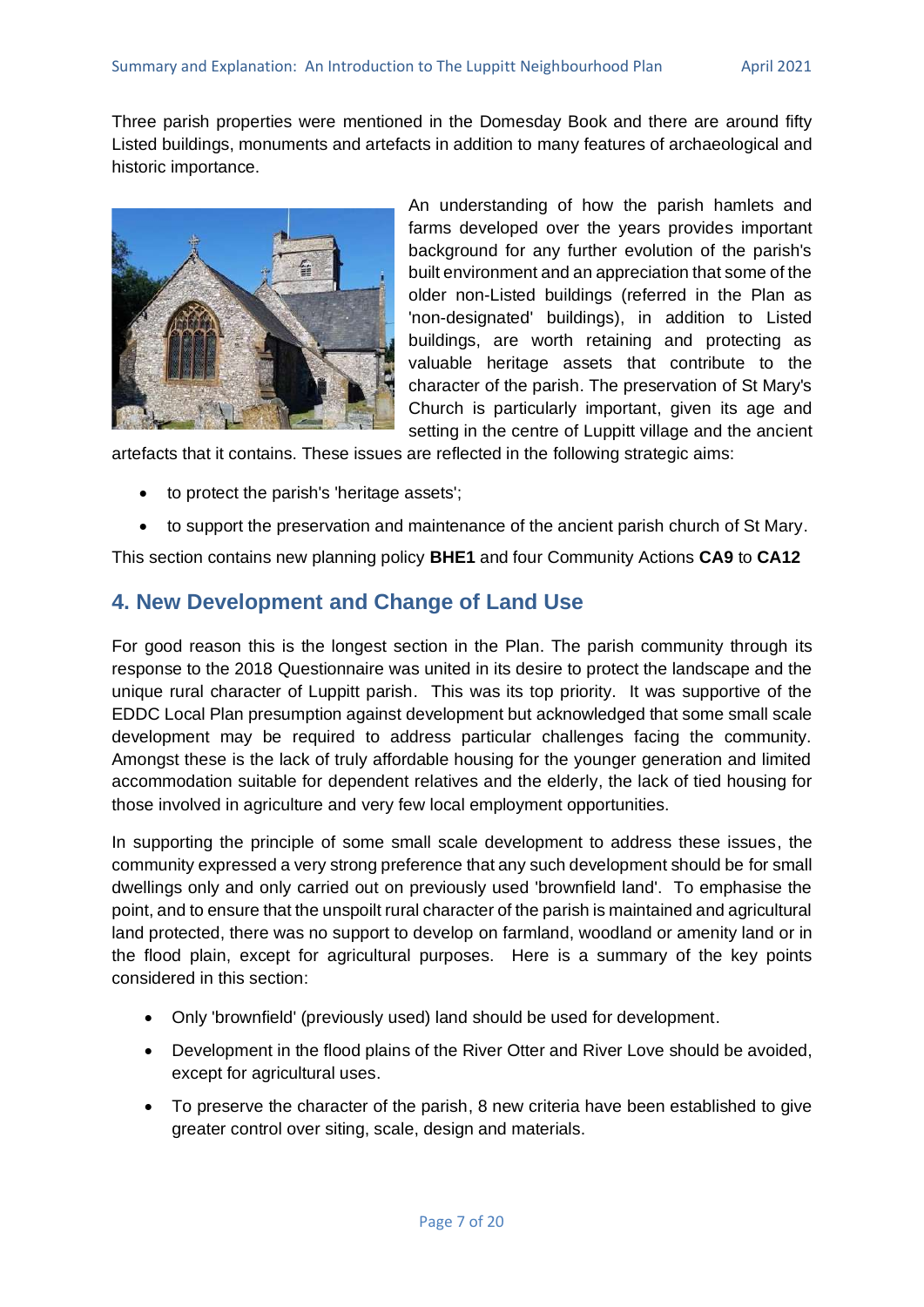- The scope for any new housing within the parish will be limited to the government's definition of a 'rural exception site'.
- The possible need for affordable housing will be decided through a housing needs survey and, if required, such housing will be located within 'Luppitt village' as defined in the Plan (see final page).
- To assist the supply of housing units, the subdivision of existing houses will generally be supported subject to conditions.
- The conversion of redundant old traditional farm buildings to alternative uses will generally be supported subject to conditions.
- New buildings for certain types of employment use will be supported subject to conditions.
- To protect housing supply, the conversion of existing dwellings to holiday cottages may be resisted where planning permission is required.
- New farm workers' dwellings will generally be supported, subject to an AOC condition.
- New farm buildings will generally be supported providing they do not adversely impact upon the landscape or neighbouring properties.
- Farm diversification will be considered on a case by case basis.
- Any use that involves a permanent increase in HGV movements is unlikely to be supported.
- To minimise disruption to the community and damage to the lanes and banks, a construction management plan may be requested.

This topic is so important that the section includes 6 planning principles and 14 strategic aims, each of which is fully explained. There are 11 new planning policies **ND1** to **ND11** and two Community Actions **CA13** and **CA14**.

#### **5. Climate Change**

The Plan would not be complete without reference to the most fundamental environmental challenge facing all communities, namely climate change. Thirteen of the fourteen warmest years on record have occurred in the 21st century, and in the last 30 years each decade has been warmer than the previous one.

The acknowledged reasons for this are rising levels of carbon dioxide and other gases such as methane, creating a 'greenhouse' effect which traps the Sun's



energy causing the land and oceans to warm. The Plan contains the following strategic aims to encourage the Luppitt parish community to do its bit:

• to raise awareness of climate change and global warming within the parish and the urgent need to reduce our carbon footprint;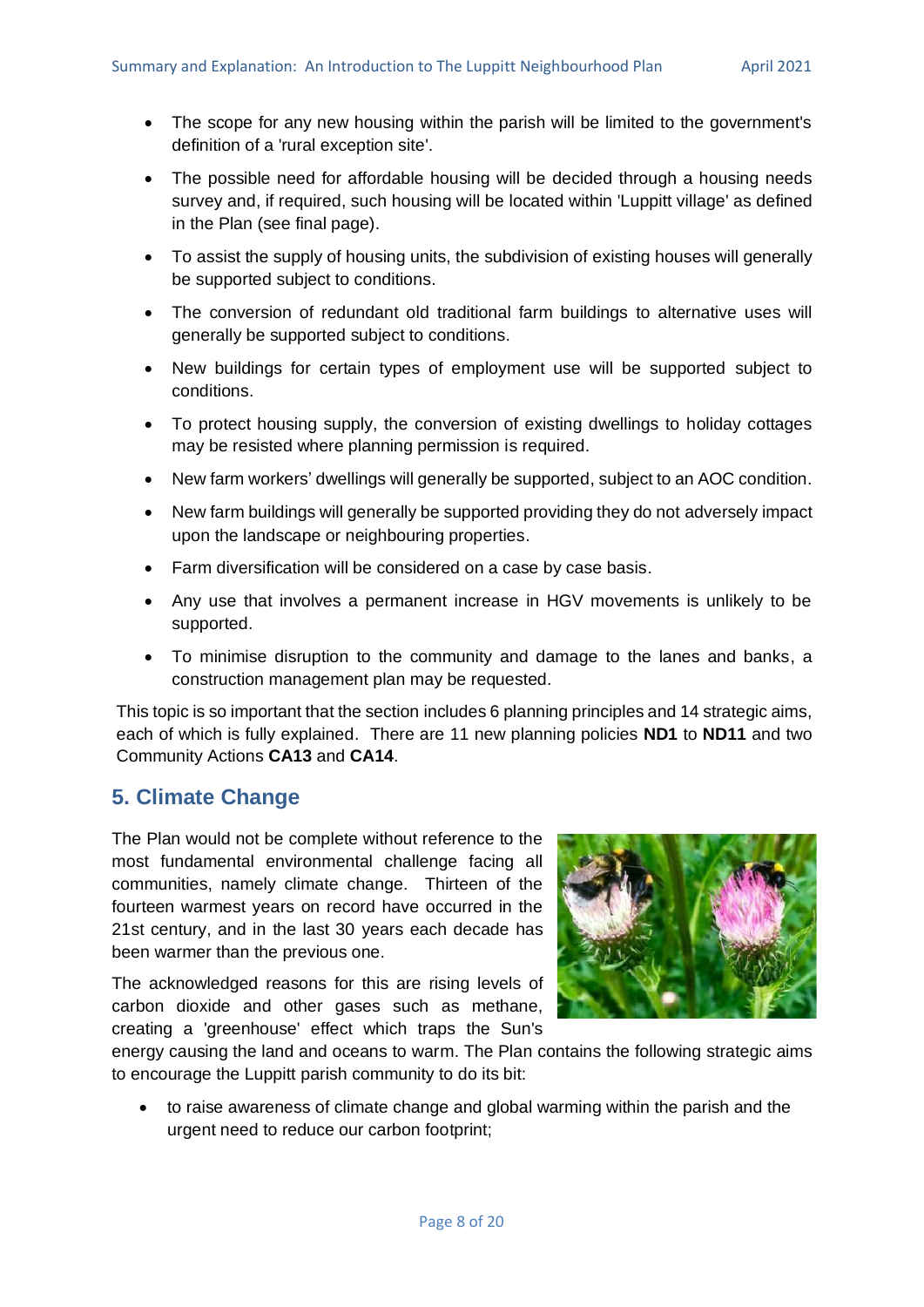- to establish a 'Green Code' for Luppitt;
- to better understand the potential for increased use of sustainable energy sources;
- to support small scale, unobtrusive, renewable and low carbon energy installations providing they are sensitively sited and well screened;
- to discourage medium and larger scale schemes and projects that would have an adverse impact upon the landscape and character of the parish;
- to ensure that any new development is built to the highest 'green' technical standards.

Three new planning policies result from these aims, **CC1** to **CC3** in addition to three Community Actions **CA15** to **CA17**.

## **Where can I learn more?**

- 1. If you need more information please go to **www.luppittneighbourhoodplan.org.uk.** On the website you will find a special online version of the Plan with voice introductions from local residents and the following documents, which are available to view or download:
	- The Luppitt Neighbourhood Plan Final Draft
	- The Luppitt Landscape Character Assessment
	- The Transform Research Consultancy analysis of the 2018 Parish Questionnaire
	- The EDDC Local Plan
	- The AONB Management Plan
	- The AONB Design Guide for Houses
- 2. If you have any questions or concerns please call one of the contact numbers at the end of the Summary or drop an email to the parish clerk, Rosalind Buxton.
- 3. Attend an online meeting via Zoom, the details of which will be published in the Luppitt Packet.
- 4. To save costs, the Parish Council has printed only a few copies of the final draft. If you would like one please contact the parish clerk, Rosalind Buxton.
- 5. Covid-19 has prevented full scale meetings in the village hall but if there is a demand, the Parish Council will arrange one-to-one meetings in full compliance with the Covid-19 regulations for anyone who requires assistance beyond the measures offered above.

## **How do I make a formal comment?**

Any comments upon the Plan must be addressed to the Parish Council in writing and sent by post or email to reach the parish clerk, Rosalind Buxton, **no later than 28th May 2021**.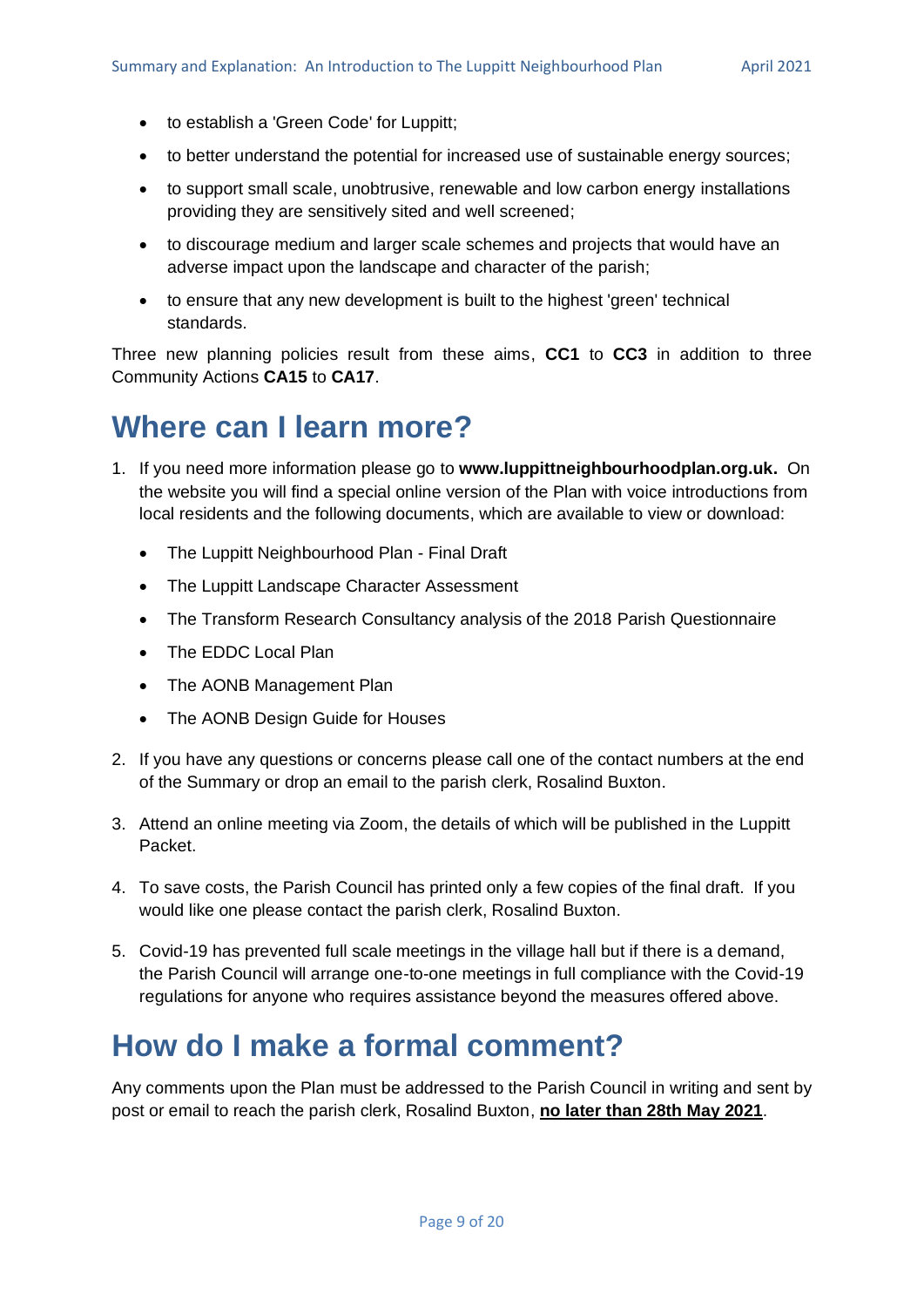## **What happens next?**

As required by the regulations, copies of the Plan are also being distributed to statutory consultees (for example the Environment Agency). Once all comments have been received, including any from parishioners, the Parish Council will decide if further amendments should be made to the Plan.

The process will then be taken over by EDDC who will carry out what is called the Regulation 16 procedure. This includes a formal consideration of the Plan by officers of EDDC, further contact with the statutory consultees and a detailed examination of the text by a government planning inspector. Any further amendments will be referred to the Parish Council for consideration. Finally, EDDC will organise a referendum of all parish residents, which will be decided by a simple majority.

We hope the Luppitt Neighbourhood Plan will then become a reality!

## **Contact details for questions and concerns:**

| John Thorne            | Chairman, Parish Council     | 01404 891412 |
|------------------------|------------------------------|--------------|
| <b>Rosalind Buxton</b> | Parish Clerk                 | 01404 861565 |
| Roger Hicks            | Chairman, LNP Steering Group | 01404 891579 |
| <b>Christine Ryder</b> | <b>Parish Councillor</b>     | 01404 892880 |
| Michele Turner         | <b>Parish Councillor</b>     | 01404 892785 |

### **Contact details for written comments:**

| <b>Rosalind Buxton</b> | Parish Clerk | By email: | luppittclerk@yahoo.co.uk |
|------------------------|--------------|-----------|--------------------------|
|                        |              | By post:  | <b>Courtmoor Farm</b>    |
|                        |              |           | Upottery                 |
|                        |              |           | Honiton                  |
|                        |              |           | Devon                    |
|                        |              |           | EX14 9QA.                |
|                        |              |           |                          |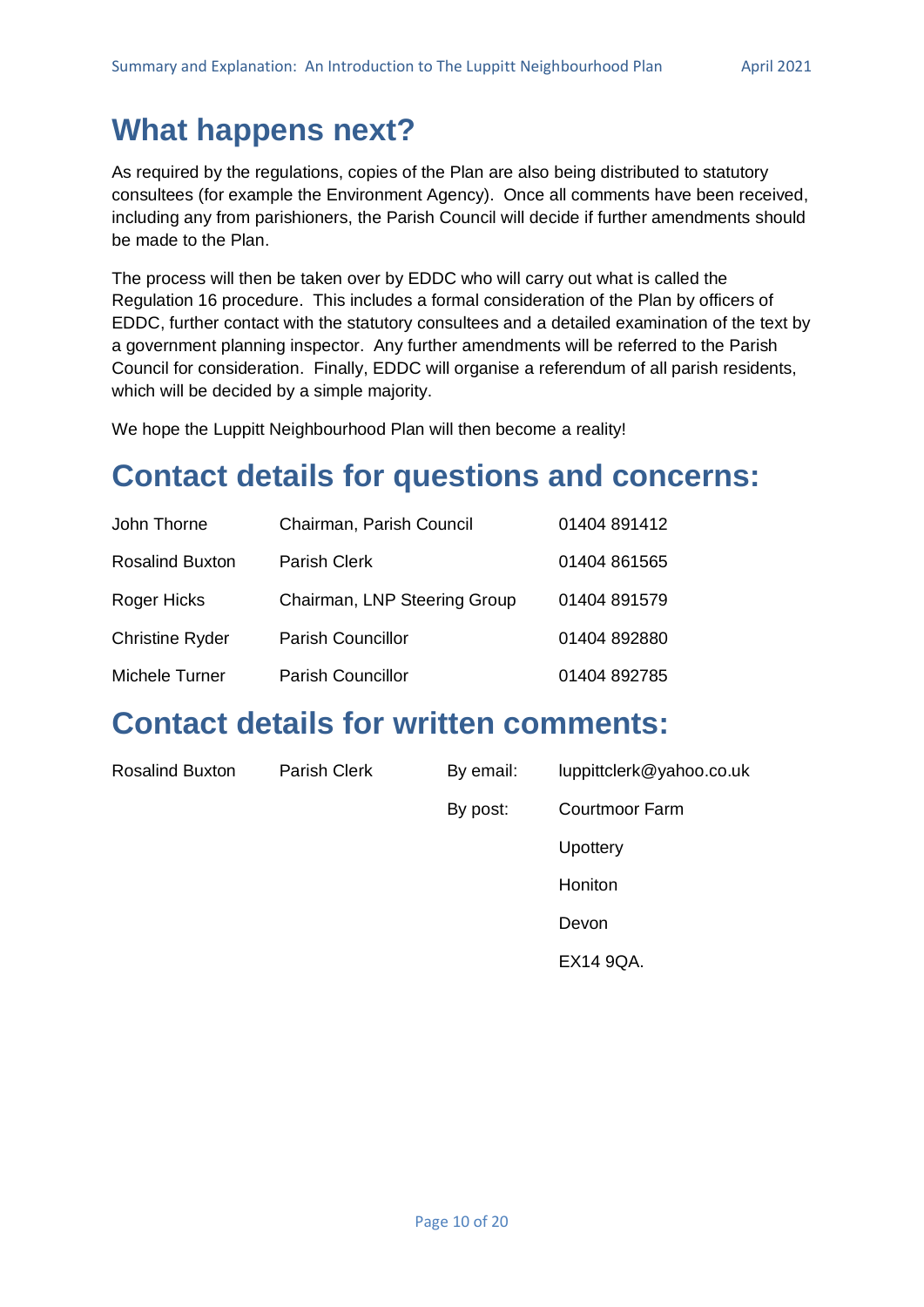## **Luppitt Neighbourhood Plan**: **Planning Policies**

#### **Policy BC1 - Protecting Parish Facilities**

Development leading to the loss or change of use of an existing community facility (including, but not limited to St Mary's church, the village hall, pub, children's playground, cricket field and tennis court) will be strongly resisted unless it can be demonstrated that there is no longer a need or demand for the facility or that it is no longer economically viable.

#### **Policy NE1 - Protecting and Enhancing the Rural Landscape**

#### 1. Rural Landscape and Distant Views

Development and change of use proposals will only be supported if they are sensitively located within the contours of the land and cause no adverse impact upon the rural landscape or distant views.

#### 2. Tranquillity and Rural Nature

Development and change of land use proposals will only be supported where there is no adverse impact upon the tranquillity, peace and rural nature of the landscape.

#### **Policy NE2 - Protecting and Enhancing Natural Habitats**

#### 1. Biodiversity

Development and change of land use proposals will only be supported where there is no adverse impact upon the natural environment or habitats, or where appropriate and acceptable measures are offered to fully mitigate such impacts, and where proposals deliver a net gain in the biodiversity of habitats.

#### 2. Devon Banks

Where development and change of land use proposals entail the removal of any part of a traditional Devon bank, development proposals will only be supported where mitigation measures include the replacement of the lost habitat which must be properly established and permanently maintained.

#### **Policy BHE1 - Protecting the Built and Historic Environment**

#### 1. Protecting Designated Heritage Assets (Listed Buildings)

Development and change of land use proposals that affect a Listed building (or other designated heritage asset) or its setting will only be supported where the proposals properly protect or enhance both the fabric and setting of the Listed building or asset.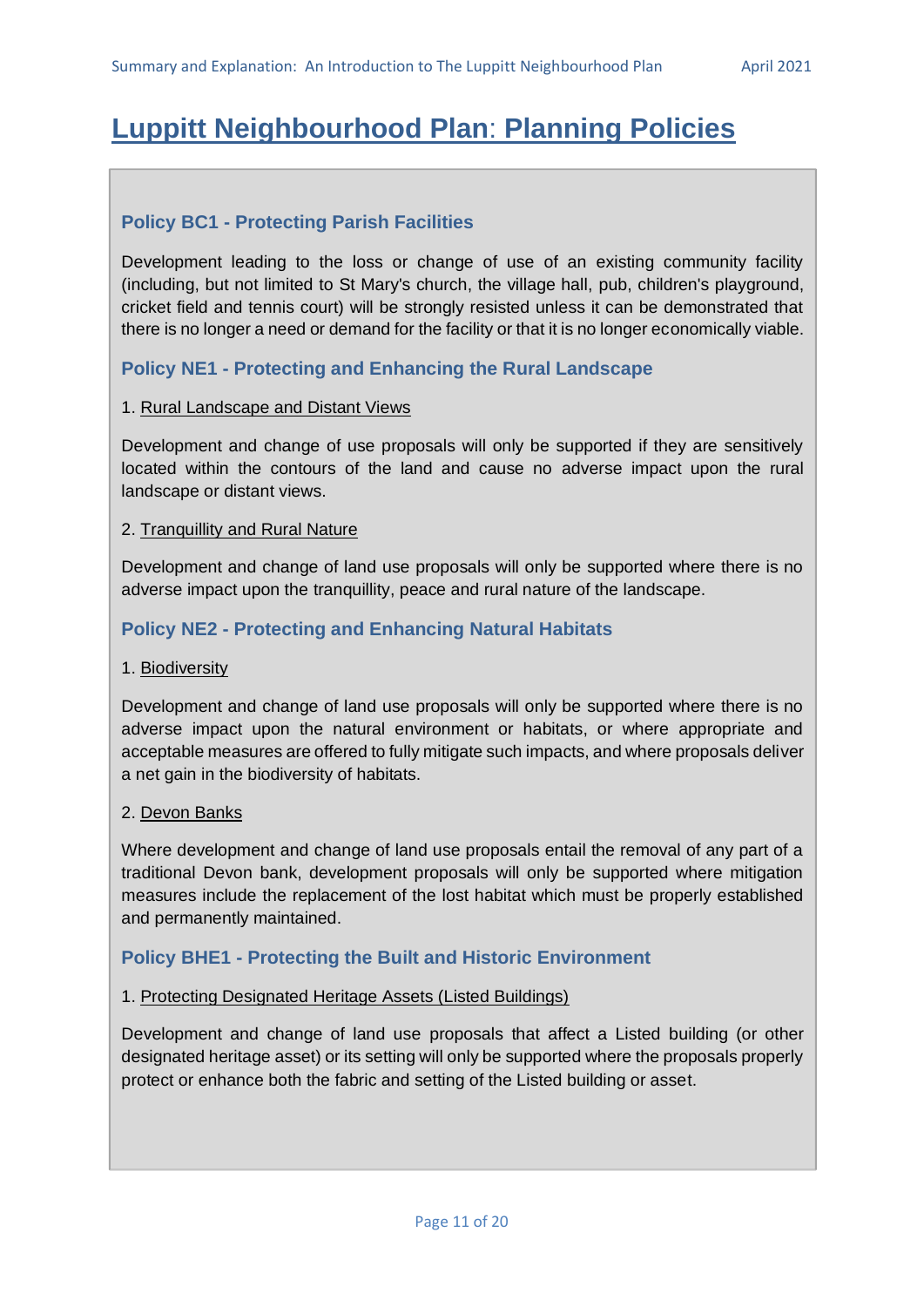#### 2. Protecting Non-Designated Heritage Assets

Development and change of land use proposals that affect non-designated heritage assets, identified by the Parish Council as contributing to the character of the parish through their age, architectural style or historical merit, will only be supported where those heritage assets are retained and protected.

#### **Policy ND1 - Location Parameters for New Development**

#### 1. Brownfield Land

To preserve the rural landscape and the character of Luppitt, applications for development or change of land use of farmland, woodland or amenity land will be strongly resisted except for uses connected with agriculture, horticulture and forestry or community uses. The use of previously developed 'brownfield land' is preferred for any development or change of land use.

#### 2. Flood Plain

To preserve the rural landscape and prevent an unnecessary risk of flooding, applications for development or change of land use within the flood plains of the River Otter and River Love will be strongly resisted, except for uses connected with agriculture.

#### **Policy ND2 - Materials, Design and Siting**

To preserve the unique character of the parish and the rural landscape, great weight will be given to the following criteria in all applications for development or change of land use:

#### 1. Adverse Impact

Development and change of land use proposals that avoid adverse and harmful impact upon the landscape, existing settlements and neighbouring properties through adverse visual impact and the effects of noise, smell, vibration or increased traffic movements.

#### 2. Design

High quality design, particularly where that design is sympathetic to, and reflects the character of, existing vernacular and historic buildings in the parish. For housing, reference to the *AONB Design Guide for Houses* is encouraged.

#### 3. Reflecting Rural Character

A scale, mass and height of development that is sympathetic and responds to the immediate built environment and landscape and reflects the traditional rural character of the parish.

#### 4. Siting

Siting that avoids hill tops and prominence and is sympathetic to and respects the immediate surroundings and landscape contours and does not adversely affect the local landscape character.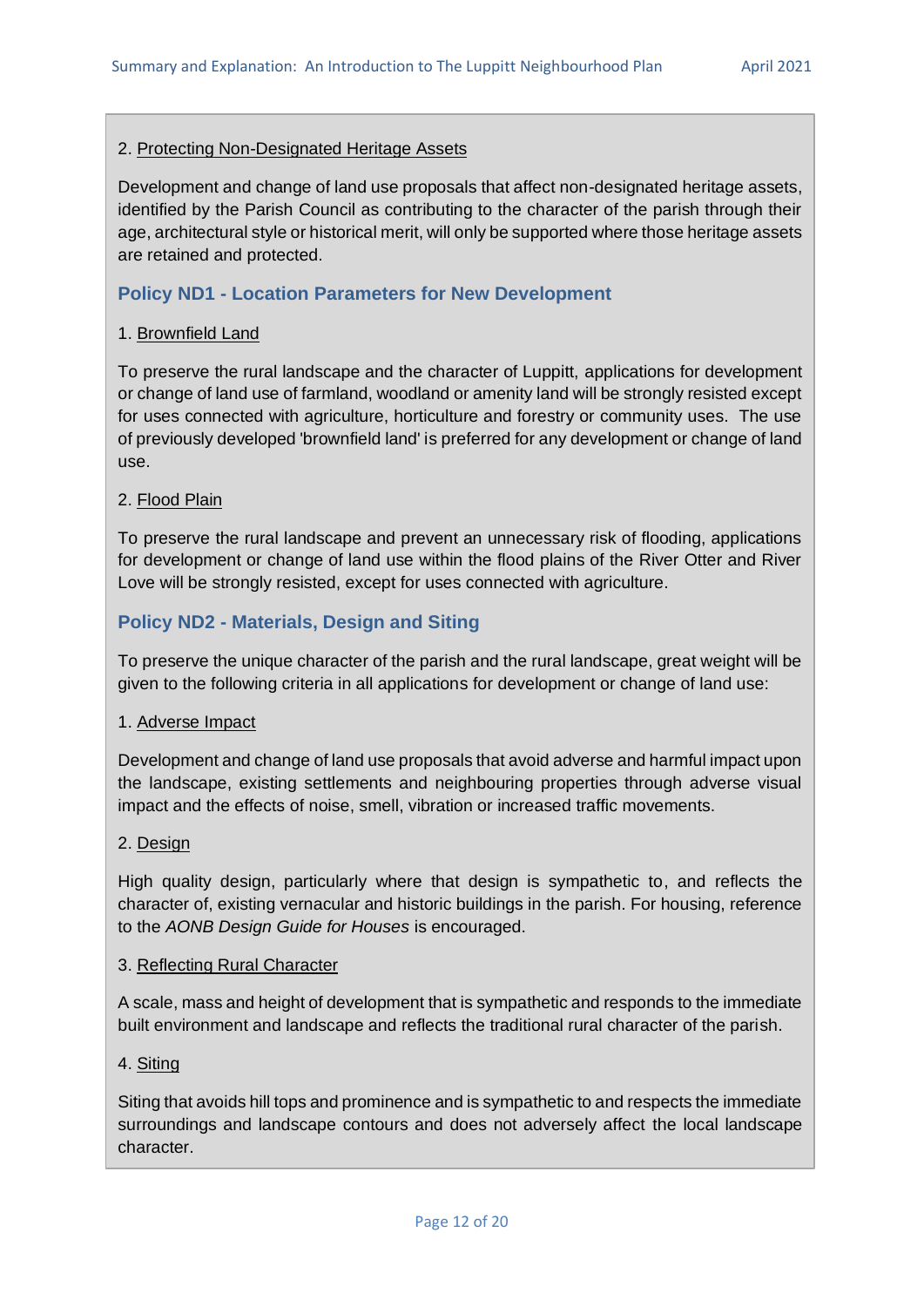#### 5. Materials

External building materials and finished colours and tones that are non-reflective, locally distinctive and used to respond positively to the immediate built environment, natural surroundings and local context.

#### 6. External Lighting

Lighting that preserves dark skies by keeping external lighting to the essential minimum, using down lighting and task lighting of the lowest practical wattage plus photocells, timers and sensors wherever possible to minimise operating time, glare and light pollution.

#### 7. Screening

Screening and landscaping that permanently minimises any adverse impact upon the landscape and surroundings using, wherever possible, trees, hedging, shrubs and other plants that are indigenous to Devon.

#### 8. Parking

Parking for cars and other vehicles is provided for on-site and, if necessary, appropriately screened to minimise any adverse impact upon the landscape and surrounding properties.

#### **Policy ND 3 - Housing**

#### 1. Rural Exception Sites

The scope for new housing development within the parish is strictly limited to 'rural exception sites' as defined in the National Planning Policy Framework (Rural Housing - Paragraph 77). To be eligible for consideration, sites must satisfy the requirements of Local Plan Strategies 7 and 35, be capable of accommodating all parking on-site and comply with the other policies in this Plan.

#### 2. Affordable Housing

Where a housing needs survey demonstrates a need for additional housing, any affordable housing should:

- be located on a 'rural exception site' (see ND3 (1)) within Luppitt village, as defined in Appendix 1
- comprise a mix of housing sizes and types to meet the demonstrated need
- comprise at least 66% of the total number of units
- be subject to occupancy restrictions in accordance with EDDC policy
- be designed in accordance with the *AONB Design Guide for Houses* and in conformity with the other policies in this Plan.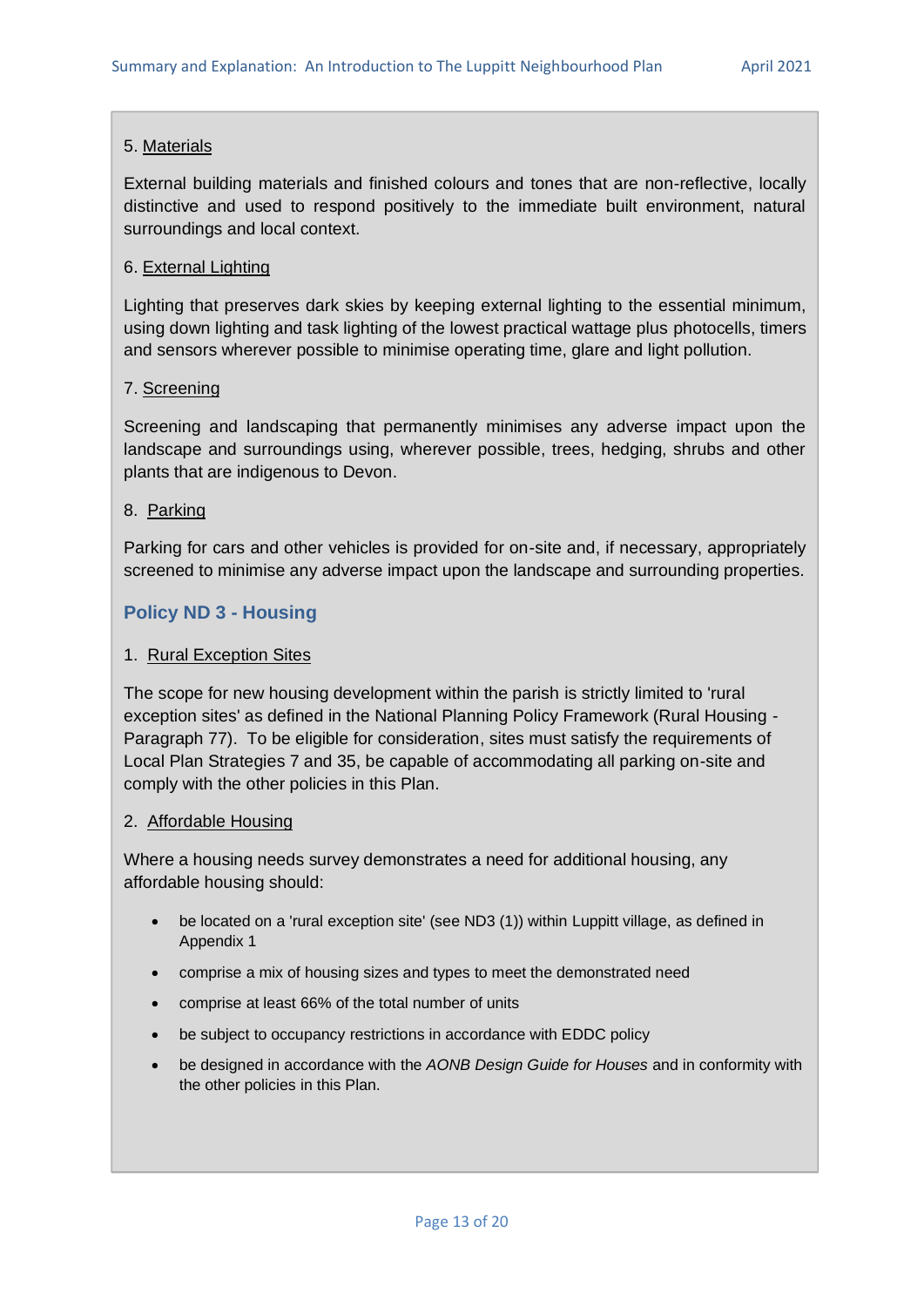#### 3. Open Market Housing

Where a housing needs survey demonstrates a need for additional housing, any open market housing should:

- be located on a 'rural exception site' (see ND3 (1))
- comprise small housing of up to three bedrooms
- comprise no more than 34% of the total number of units
- be designed in accordance with the *AONB Design Guide for Houses* and in conformity with the other policies in this Plan.

#### **Policy ND 4 - Subdivision and Replacement of Houses**

#### 1. Subdivision of Houses

To increase the supply of smaller residential units to encourage the younger generation and other family members to remain in the community, the subdivision of houses into smaller units of accommodation will generally be supported providing there is no significant adverse effect upon the amenity of neighbouring properties and that each unit of accommodation has appropriate internal and external amenity space and off-street parking and that permitted development rights in respect of future extensions are removed.

#### 2. Replacement Dwellings

The replacement of an existing dwelling with a new dwelling will only be supported if the dwelling to be demolished has little or no architectural or heritage merit and does not contribute to the character of the parish, and the replacement dwelling is of a similar scale and mass to the existing dwelling and in all other respects complies with the policies in this Plan. Exceptions will be considered on their merits.

#### **Policy ND 5 - Conversion of Redundant Traditional Farm Buildings**

To help preserve and protect redundant traditional farm buildings which are identified as non-designated heritage assets, conversion to other uses will generally be supported. Uses likely to be acceptable include, but are not limited to, small residential use of up to three bedrooms; office use; holiday cottages; other uses connected with tourism; and studios for artists and artisans. Such uses will be generally supported providing that the building's heritage is protected through careful and sympathetic refurbishment using appropriate materials and good craftsmanship and there is full compliance with *Local Plan Policy D8 - Re-use of Rural Buildings Outside Settlements* - and the other policies in this Plan.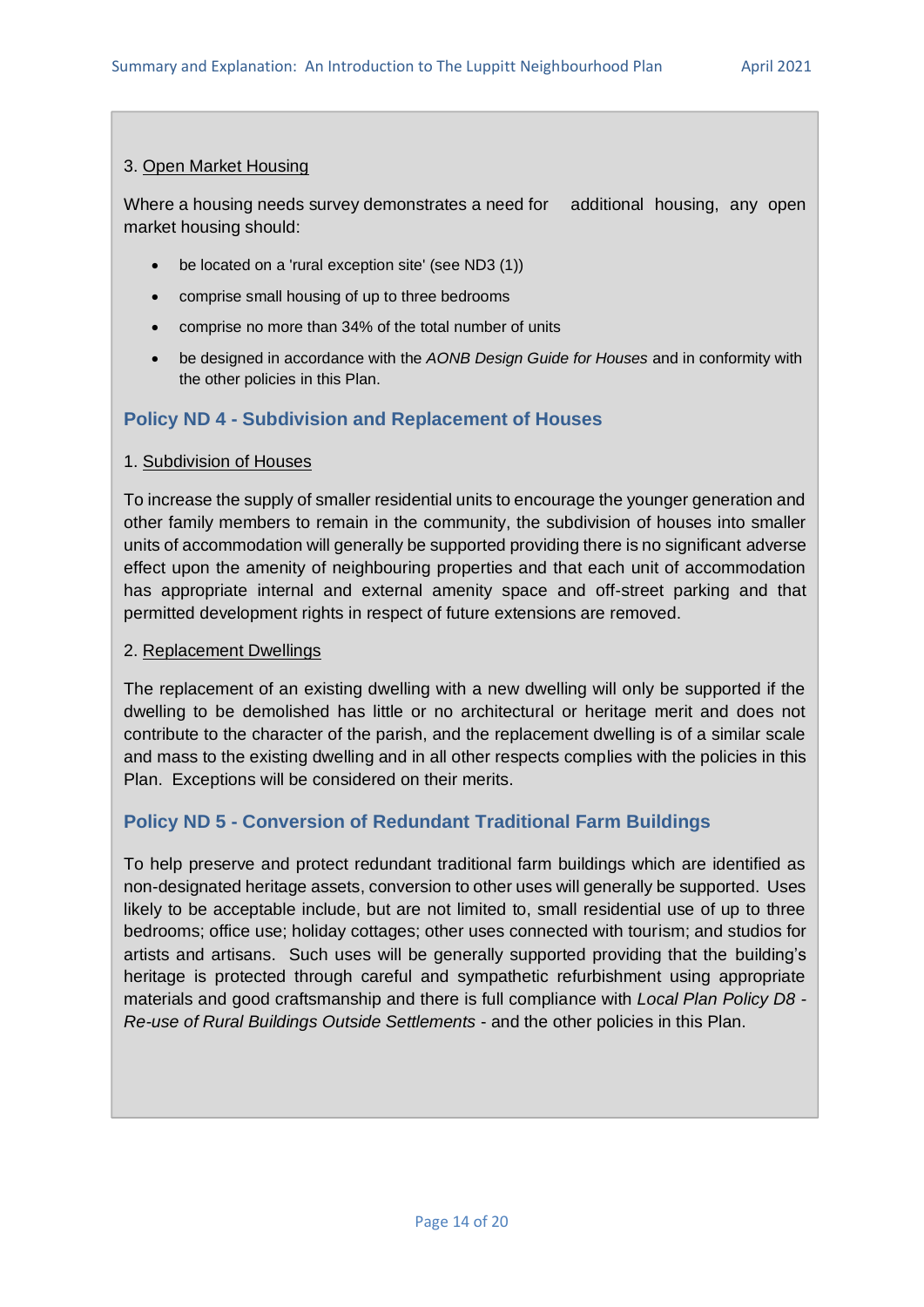#### **Policy ND 6 - New-Build Business Premises**

To protect the character of the parish and its rural landscape, the construction of new-build business premises will generally be resisted, with the exception of small-scale artisan studios/workshops which will be encouraged. Such development will be supported providing that it complies with policies ND1 and ND2 and creates local employment opportunities. Any new development that significantly increases traffic movements or adversely impacts upon the landscape, distant views, dark skies or neighbouring properties will be resisted.

#### **Policy ND 7 - Holiday Cottages**

In the interests of promoting community vitality and utilising parish housing stock for fulltime resident occupation, the change of use of existing residential dwellings to selfcontained holiday accommodation where planning permission is required, and proposals for the construction of new holiday cottages, will be strongly resisted. Other proposals that support tourism, including (but not limited to) guest houses, bed and breakfast, lodges, caravans, tree houses, shepherds' huts, pods, yurts, tents, glamping and camping, will be considered on their merits but will be subject to the provisions of Policy ND10 and must comply with other policies in this Plan in regard to their impact upon the landscape and neighbouring properties.

#### **Policy ND 8 - Farm Workers' Dwellings**

To assist local farming enterprise, applications for farm workers' dwellings will be supported providing that the criteria in *Local Plan Policy H4 - Dwellings for Persons Employed in Rural Businesses* - can be met and that any permission is granted subject to an agricultural occupancy condition.

#### **Policy ND 9 - Farm Buildings**

To assist local farming, new smaller farm buildings and ancillary structures will generally be supported providing they are sited within or on the edge of existing groups of farm buildings, reflect the scale of existing buildings and do not adversely impact the landscape or neighbouring properties by visual effect, noise, smell, vibration or lighting and are in full compliance with *Local Plan Policy D7 - Agricultural Buildings and Development.* If a more isolated location is unavoidable, buildings should be sited within the contours of the landscape to cause minimum visual impact and be effectively screened.

#### **Policy ND 10 - Farm Diversification**

To assist local farming, support tourism and increase employment opportunities, the diversification from agricultural land use to other uses will be considered on a case by case basis subject to the following criteria: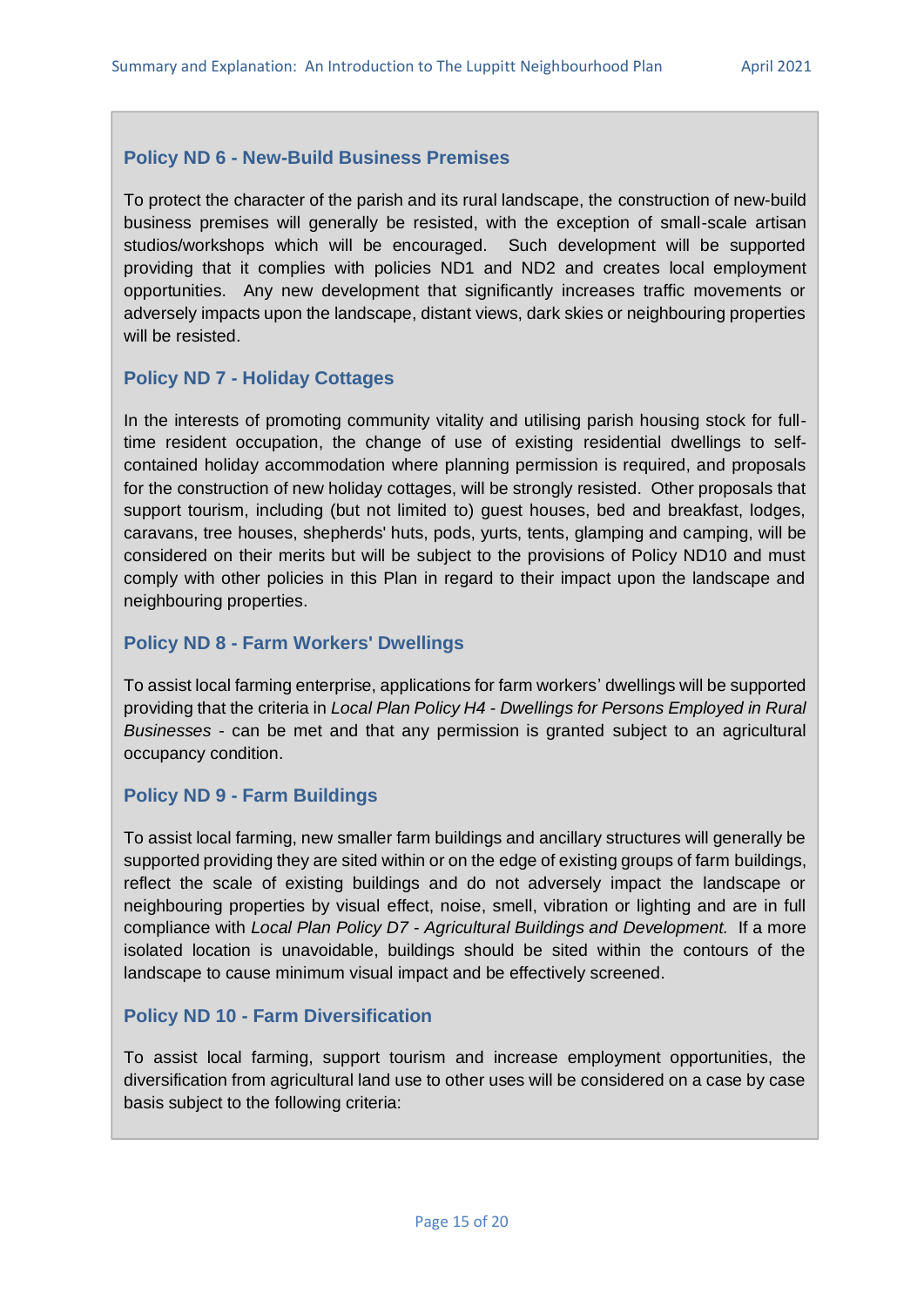#### 1. Adverse Impact

Uses that cause nuisance or adverse impact upon neighbouring properties or the landscape, through visual effect, noise, smell or vibration or are of large scale will be resisted.

#### 2. Intensive Animal Husbandry

Intensive animal husbandry uses (rearing animals inside buildings for all or the majority of the time rather than on pasture) will generally be resisted.

#### 3. Glasshouses and Polytunnels

Development and change of land use proposals that include commercial glasshouses and polytunnels will be resisted unless it can be demonstrated that no environmental or landscape harm will occur. In particular views into, out of, or across the AONB should not be impacted by glare, and expanses of plastic or glass should not be visible.

#### 4. Wedding Venues, Caravan and Festival Sites

The change of land use to wedding venues, caravan sites or festival sites will generally be resisted.

#### **Policy ND 11 - HGV Traffic**

#### 1. Traffic Movements

To prevent over-use, congestion and damage to parish lanes, adjoining banks, hedgerows and ditches, any development proposal that is likely to result in a permanent and significant increase in HGV traffic movements may be resisted.

#### 2. Management Plan

To minimise disruption to parish residents and damage to parish lanes, adjoining banks, hedgerows and ditches during construction, a Construction and Environmental Management Plan may be required where appropriate and provisions required for monitoring and repair.

#### **Policy CC1 - Climate Change and New Development**

In recognising the impact of climate change, the need for carbon reduction in the construction and use of buildings and the increased use of renewable energy sources, great weight will be given to applications for new development that are designed to the highest technical standards in this regard.

#### **Policy CC2 - Renewable Energy Retrofit**

The retrofitting of renewable energy schemes will generally be supported on domestic, farm and other buildings providing they are designed and constructed of materials that are nonreflective and integrate sympathetically with the built surroundings and do not adversely affect neighbouring properties, the landscape or habitats through visual impact, reflection, noise, smell, vibration or light.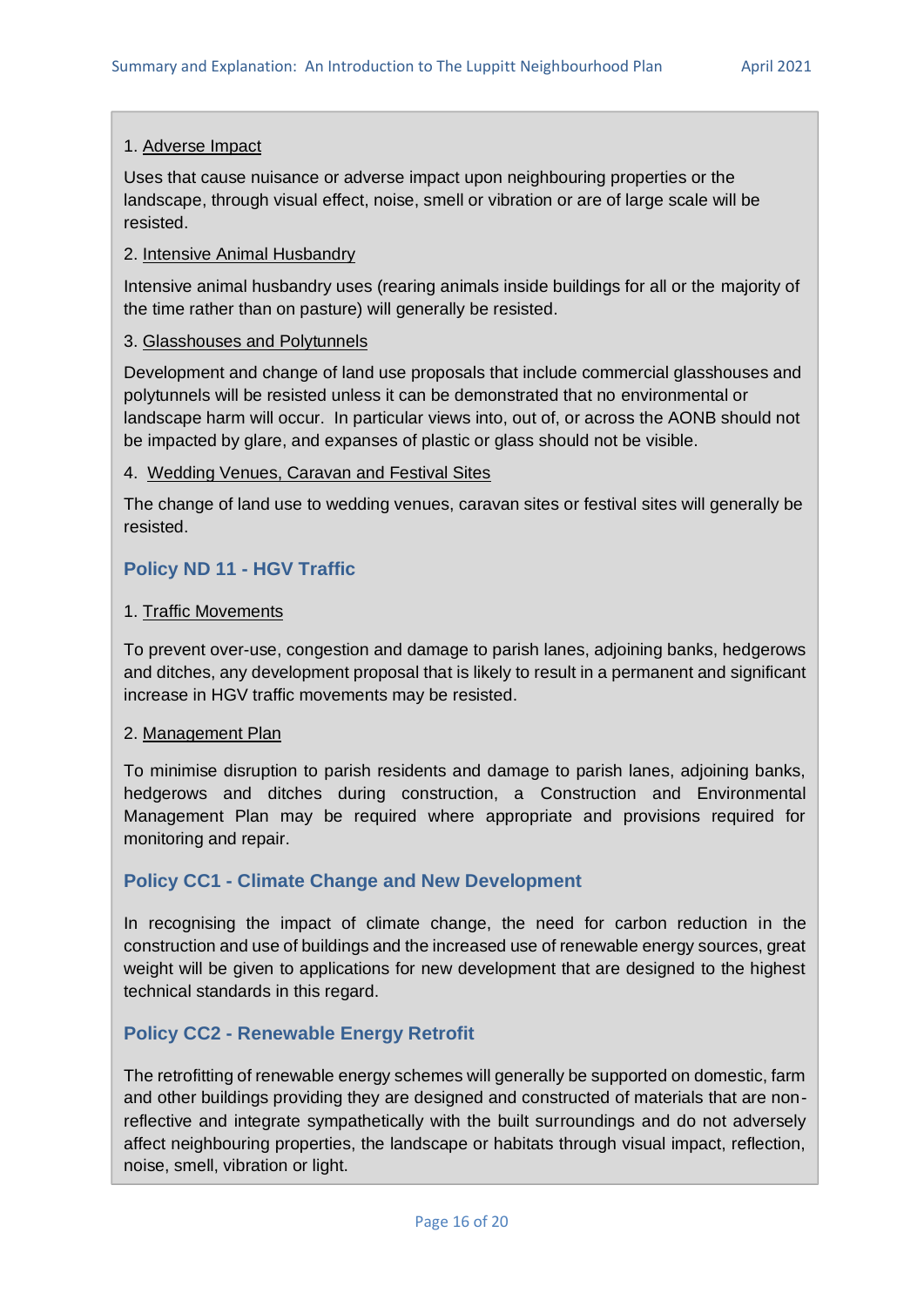#### **Policy CC3 - Renewable Energy Scale**

#### 1. Renewable Energy Schemes

Renewable energy schemes will generally be supported if they are of a domestic/noncommercial scale or for collective parish community benefit. Larger commercial/nondomestic scale renewable energy schemes will generally be resisted as being out of character with the rural parish landscape and its status as an AONB.

#### 2. Wind Turbines

Wind turbines (except pole or building mounted domestic/non-commercial scale turbines) and wind farms will be resisted as being out of character with the rural parish landscape and its status as an AONB.

#### 3. Solar Photovoltaic Panels

- Solar photovoltaic panels installed on domestic or agricultural buildings will generally be supported providing they are non-reflective and do not adversely impact upon the landscape or neighbouring properties.
- Field-based photovoltaic panels will generally be resisted unless they are of domestic/noncommercial scale, sited in close proximity to existing buildings, are well screened and nonreflective and do not adversely impact upon the landscape or neigbouring properties.
- Field-scale photovoltaic panels for commercial use will be resisted, except as in No 4. below.
- Field-scale photovoltaic panels for collective parish community benefit and decided by a majority vote of parishioners will be supported, providing they are well screened and nonreflective and do not adversely impact upon the landscape or neighbouring properties, comply with the other policies in this Plan and meet the requirements of Strategy 46 of the Local Plan (*Landscape Conservation and Enhancement and AONBs*).

## **Luppitt Neighbourhood Plan**: **Community Actions**

#### **CA1 Community Action Group**

The Parish Council will investigate the feasibility of organising an action group of parishioners to work with the Parish Council to:

- 1. actively promote existing parish facilities and services and investigate improvements and enhancements that could be made to those facilities and services;
- 2. identify, promote and manage projects and initiatives to help maintain a strong sense of community that embraces all parish residents.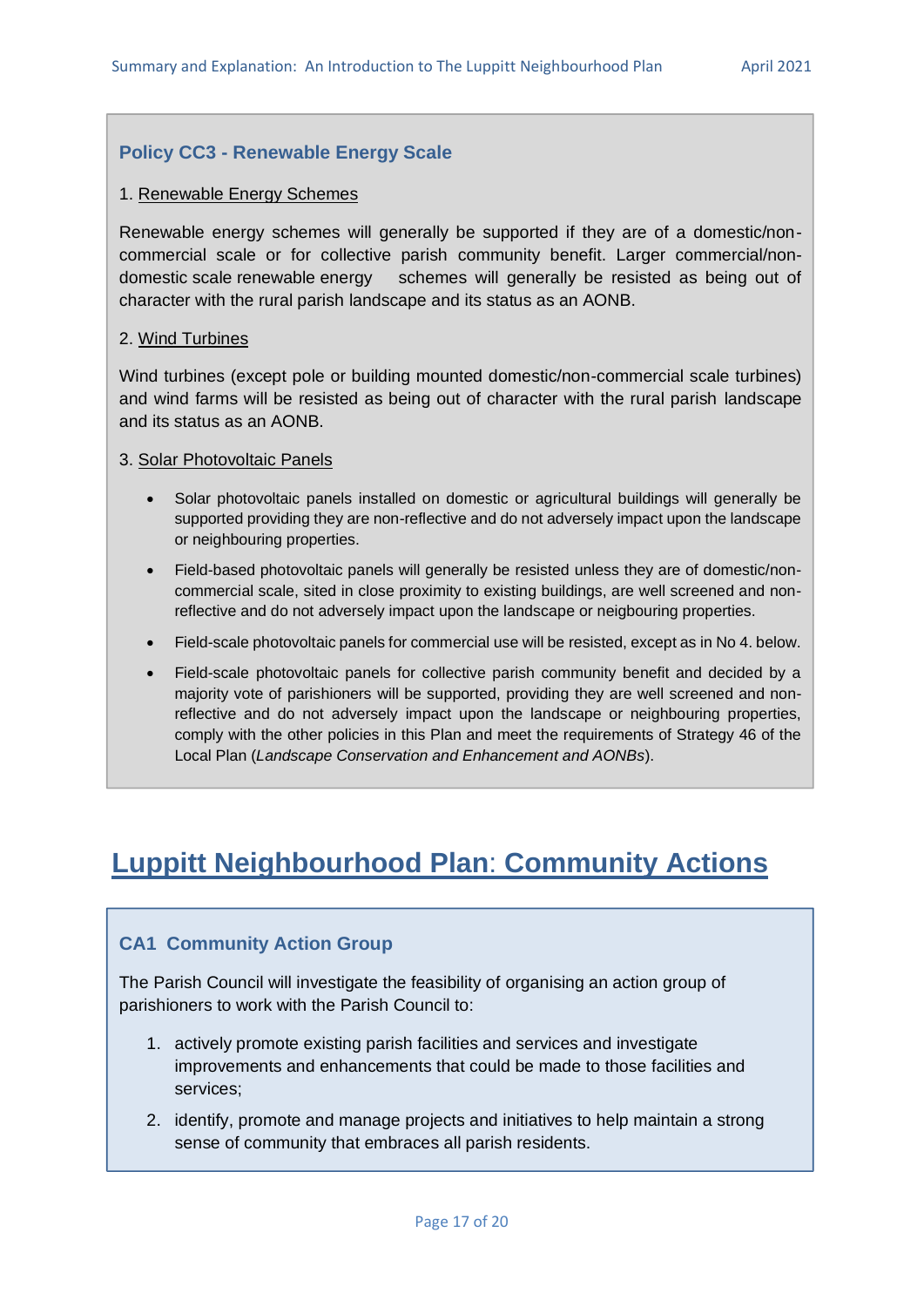#### **CA2 Open Access**

The Parish Council will help to keep open the open access common and moorland areas and the network of public footpaths and bridleways and encourage such access to be used legally and in accordance with the Countryside Code.

#### **CA3 Luppitt Commons**

The Parish Council will support the work of the Trustees of Luppitt Commons in the proper management and stewardship of the commons and the retention of their status as 'Open Access Land' under the Countryside Rights of Way Act 2000.

#### **CA4 Changes to Open Access**

The Parish Council will keep parishioners informed of any changes in access to the public access areas via the Parish Council website.

#### **CA5 Existing Impact**

The Parish Council will seek ways to reduce any existing impact upon the tranquillity and rural nature of the parish.

#### **CA6 Keeping Luppitt Tidy**

The Parish Council will encourage residents to keep Luppitt tidy by keeping verges clear of litter, maintaining and trimming roadside banks and hedges, and maintaining the village ponds whilst recognising the need to protect wildlife and habitats.

#### **CA7 Unauthorised Use of Farmland**

The Parish Council will actively work with landowners and East Devon District Council to help prevent and enforce against waste dumping, urban creep and the otherwise unauthorised use of farmland in the parish.

#### **CA8 Tree Planting**

The Parish Council will encourage the planting of new, preferably native, trees particularly where existing trees are lost through disease.

#### **CA9 Designated Heritage Assets (Listed Buildings)**

The Parish Council will encourage residents to maintain and preserve the fabric of designated heritage assets (Listed buildings).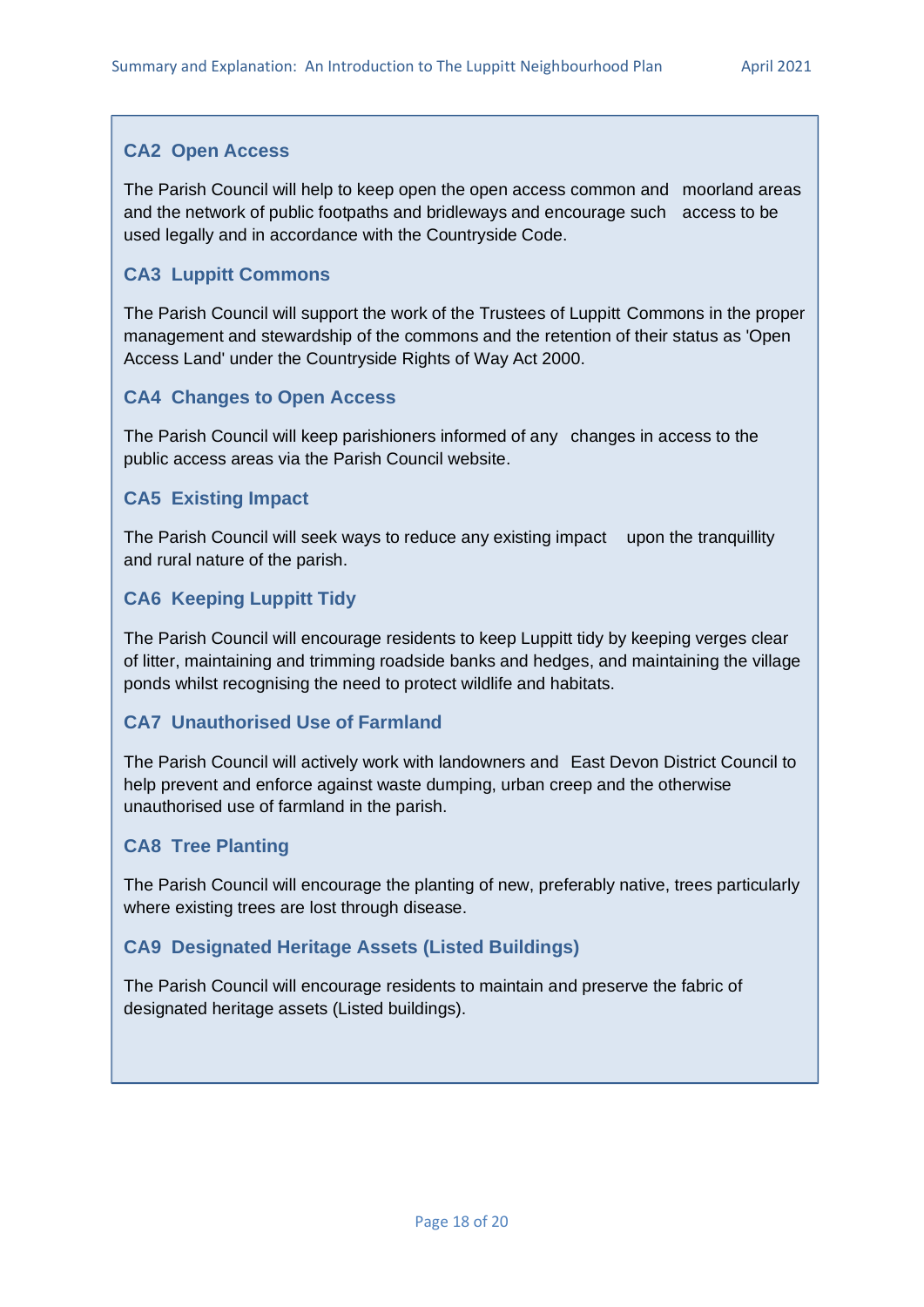#### **CA10 Non-Designated Heritage Assets Identified**

The Parish Council will identify and record non-designated heritage assets that contribute to the character of the parish through their age, architectural style or historical merit.

#### **CA11 Non-Designated Heritage Assets Maintained**

The Parish Council will encourage residents to maintain and preserve the fabric of nondesignated heritage assets where it is possible and appropriate to do so, to prevent dilapidation that would detract from the parish environment and rural setting.

#### **CA12 St Mary's Church**

The Parish Council will support efforts to keep the fabric of St Mary's Church and its setting well-maintained and to keep it open for use.

#### **CA13 Housing Needs Survey**

The Parish Council will commission an independent Housing Needs Survey to determine the level of affordable and other housing required in the parish.

#### **CA14 Affordable Housing Delivery**

If 'need' is established and a suitable site identified, the Parish Council will investigate the feasibility, and encourage the delivery, of affordable housing.

#### **CA15 Information Sharing**

The Parish Council will support the provision of knowledge and information about climate change and renewable energy and make it available to parish residents through the Neighbourhood Plan website.

#### **CA16 'Green Code' for Luppitt**

The Parish Council will encourage parishioners to adopt and implement a 'Green Code' for Luppitt to help reduce carbon emissions, increase recycling and reduce waste.

#### **CA17 Monitor Opportunities**

The Parish Council will continually monitor opportunities for renewable energy within the parish.